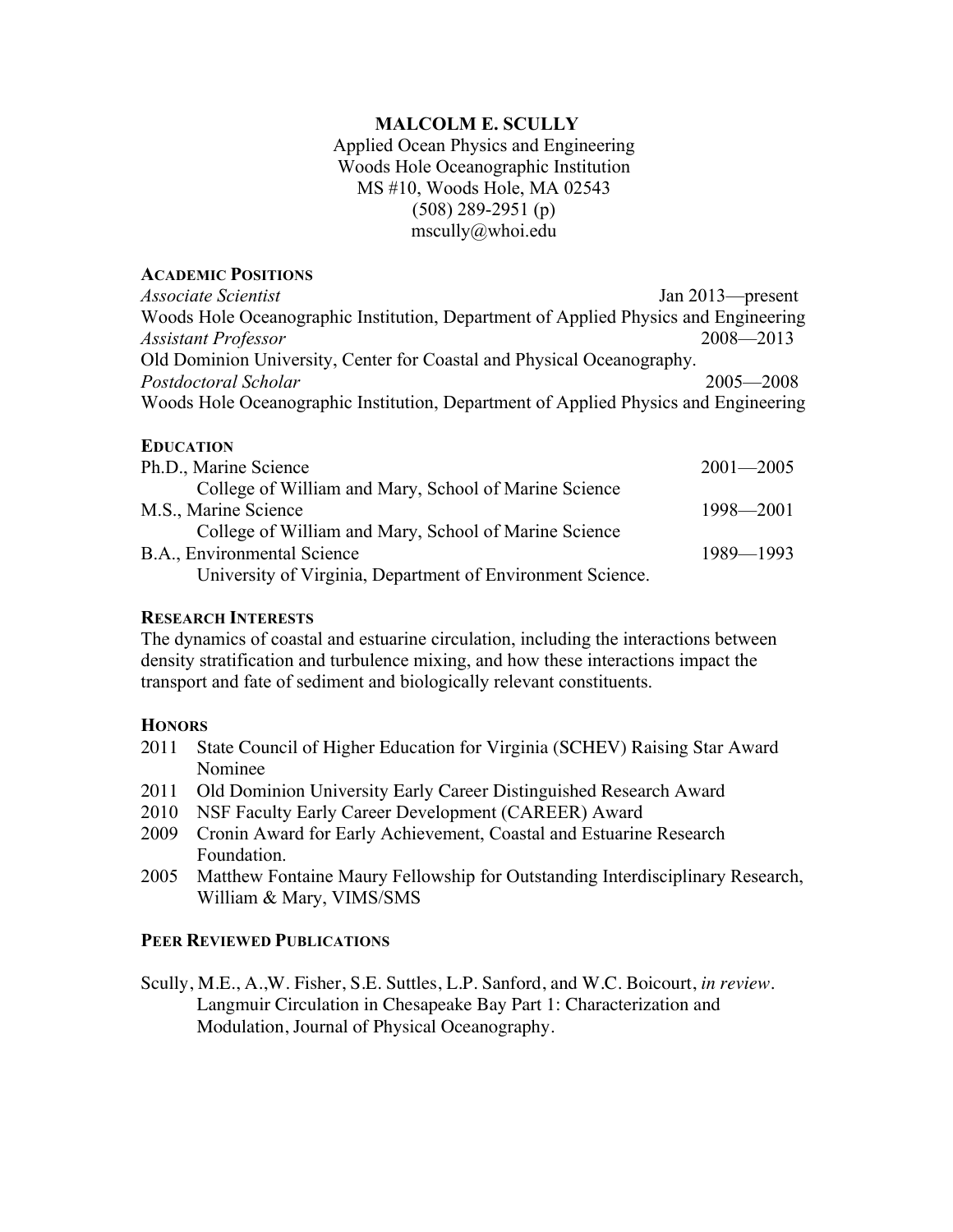- Scully, M.E., G.P. Gerbi, A.W. Fisher, S.E. Suttles, L.P. Sanford, and W.C. Boicourt, *in review*. Langmuir Circulation in Chesapeake Bay Part 2: Turbulence Dynamics. Journal of Physical Oceanography
- Bever, A.J., M.A.M. Friedrichs, C.T. Friedrichs, M.E. Scully, and L.L.W. Lanerolle, 2013. Combining observations and numerical model results to improve estimates of hypoxic volume within the Chesapeake Bay, USA. Journal of Geophysical Research, doi:10.1002/jgrc.20331.
- Lavery, A.C., W.R. Geyer, and M.E. Scully, 2013. Broadband acoustic quantification of stratified turbulence. Journal of the Acoustical Society of America, 134, 40-54.
- Scully, M.E., 2013. Physical controls on hypoxia in Chesapeake Bay: A numerical modeling study. Journal of Geophysical Research, 118, 1-18, doi:10.1002/jgrc.20138.
- Scully, M.E., and W.R. Geyer, 2012. The role of advection, straining and mixing on the tidal variability of estuarine stratification, 42, 855-868, doi: 10.1175/JPO-D-10- 05010.1.
- Scully, M.E., W.R. Geyer, and J.H. Trowbridge, 2011. The influence of stratification and non-local turbulent production on estuarine turbulence: An assessment of turbulence closure with field observations. Journal of Physical Oceanography, 41, 166-185.
- Geyer, W.R., A. Lavery, M.E. Scully and J.H. Trowbridge, 2010. Mixing by shear instability at high Reynolds number. Geophysical Research Letters, 37, L22607, doi:10.1029/2010GL045272.
- Scully, M.E., 2010*.* Wind modulation of dissolved oxygen in Chesapeake Bay, Estuaries and Coasts, 33, 1164-1175.
- Scully, M.E., 2010. The importance of climate variability to wind-driven modulation of hypoxia in Chesapeake Bay. Journal of Physical Oceanography, 40, 1435-1440.
- Ralston, D.K., W.R. Geyer, J.A. Lerczak, and M.E. Scully, 2010. Turbulent mixing in a strongly forced estuary. Journal of Geophysical Research, 115, C12024, doi:10.1029/2009JC006061.
- Scully, M.E., W.R. Geyer and J.A. Lerczak, 2009. The influence of lateral advection on the residual circulation: A numerical modeling study of the Hudson River estuary. Journal of Physical Oceanography, 39, 107-124.
- Geyer, W.R., M.E. Scully, and D.K. Ralston, 2008. Quantifying vertical mixing in estuaries. Environmental Fluid Mechanics, 8, 495-509, doi: 10.1007/s10652-008- 9107-2.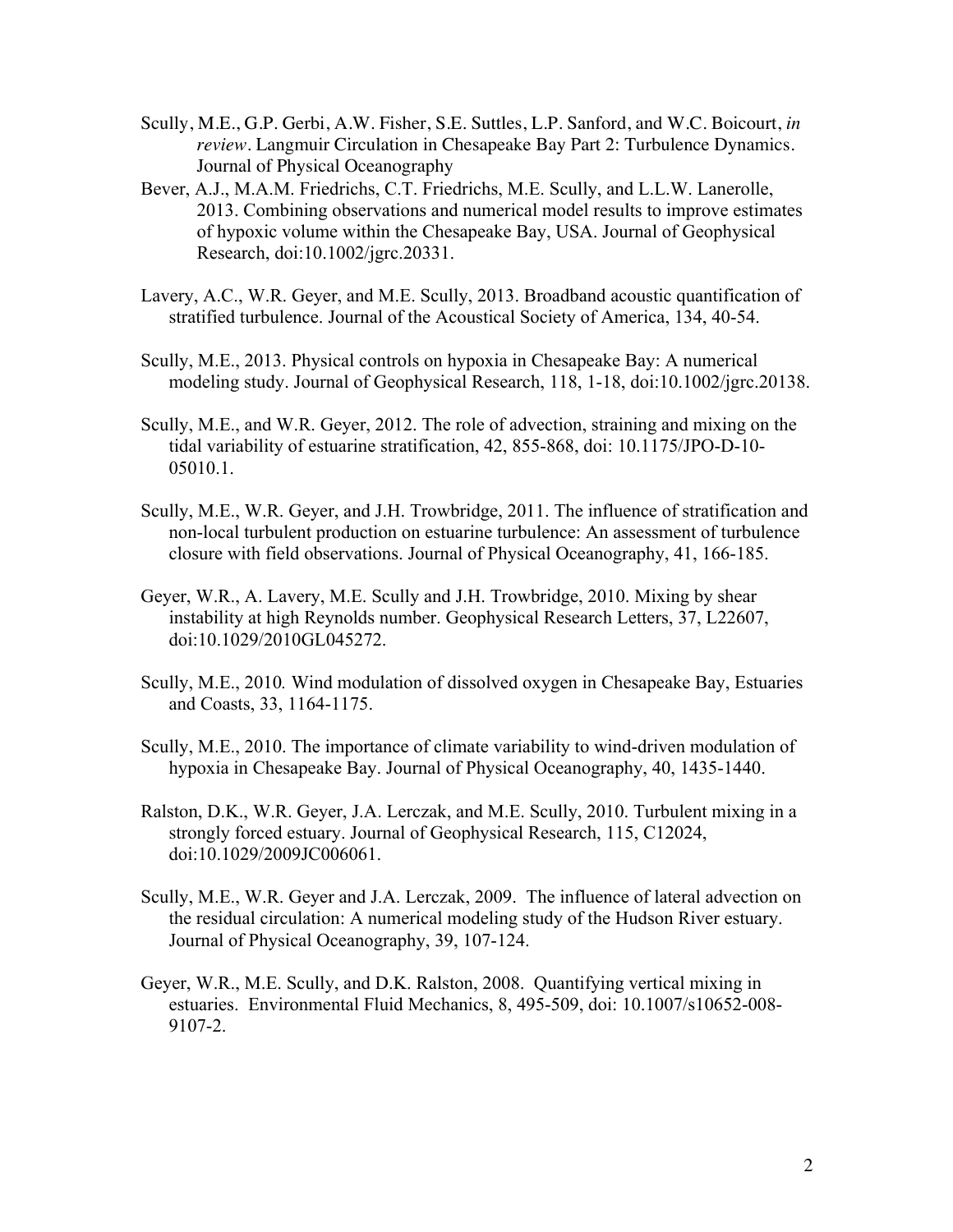- Scully, M.E., and C.T. Friedrichs, 2007. Sediment pumping by tidal asymmetry in a partially-mixed estuary. Journal of Geophysical Research, 112, C07028, doi: 10. 1029/2006JC003784.
- Scully, M.E., and C.T. Friedrichs, 2007. The importance of tidal and lateral asymmetries in stratification to residual estuarine circulation in partially-mixed estuaries. Journal of Physical Oceanography, 37, 1496-1511.
- Friedrichs, C.T., and M.E. Scully, 2007. Modeling deposition by wave-supported gravity flows on the Po River subaqueous delta from seasonal floods to prograding clinoforms. Continental Shelf Research, 27, 322-337.
- Hill, P.S., J.M. Fox, J.S. Crockett, K.J. Curran, D.E. Drake, C.T. Friedrichs, W.R. Geyer, T.G. Milligan, A.S. Ogston, P. Puig, M.E. Scully, P.A. Traykovski and R.A Wheatcroft, 2007. Sediment delivery to the seabed on the Eel River continental margin. In: C.A. Nittrouer, J.A. Austin, M.E. Field, J.H. Kravitz, J.P.M. Syvitski, and P.L. Wiberg (eds.) Continental Margin Sedimentation: From Sediment Transport to Sequence Stratigraphy, IAP Special Publication 37, Blackwell Publishing, Oxford, pp. 49-100.
- Scully, M.E., C.T. Friedrichs, and J.M. Brubaker, 2005. Control of estuarine stratification and mixing by wind-induced straining of the estuarine density field. Estuaries, 28, 321-326.
- Scully, M.E., and C.T. Friedrichs, 2003. The influence of asymmetries in overlying stratification on near bed turbulence and sediment suspension in a partially mixed estuary. Ocean Dynamics, 53: 208-219.
- Scully, M.E., C.T. Friedrichs, and L.D. Wright, 2003. Numerical modeling results of gravity-driven sediment transport and deposition on an energetic shelf: Eel River, Northern California. Journal of Geophysical Research, 108 (C4): 17-1--17-14.
- Wright, L.D., C.T. Friedrichs, and M.E. Scully, 2002. Pulsational gravity-driven sediment transport on two energetic shelves. Continental Shelf Research, 22, 2443- 2460.
- Scully, M.E., C.T. Friedrichs, and L.D. Wright, 2002. Application of an analytical model of critically stratified gravity-driven sediment transport and deposition to observations from the Eel River continental shelf, Northern California. Continental Shelf Research, 22, 1951-1974.
- Wright, L.D., C.T. Friedrichs, S.C. Kim, and M.E. Scully, 2001. The effects of ambient currents and waves on gravity-driven sediment transport on continental shelves. Marine Geology, 175, 25-45.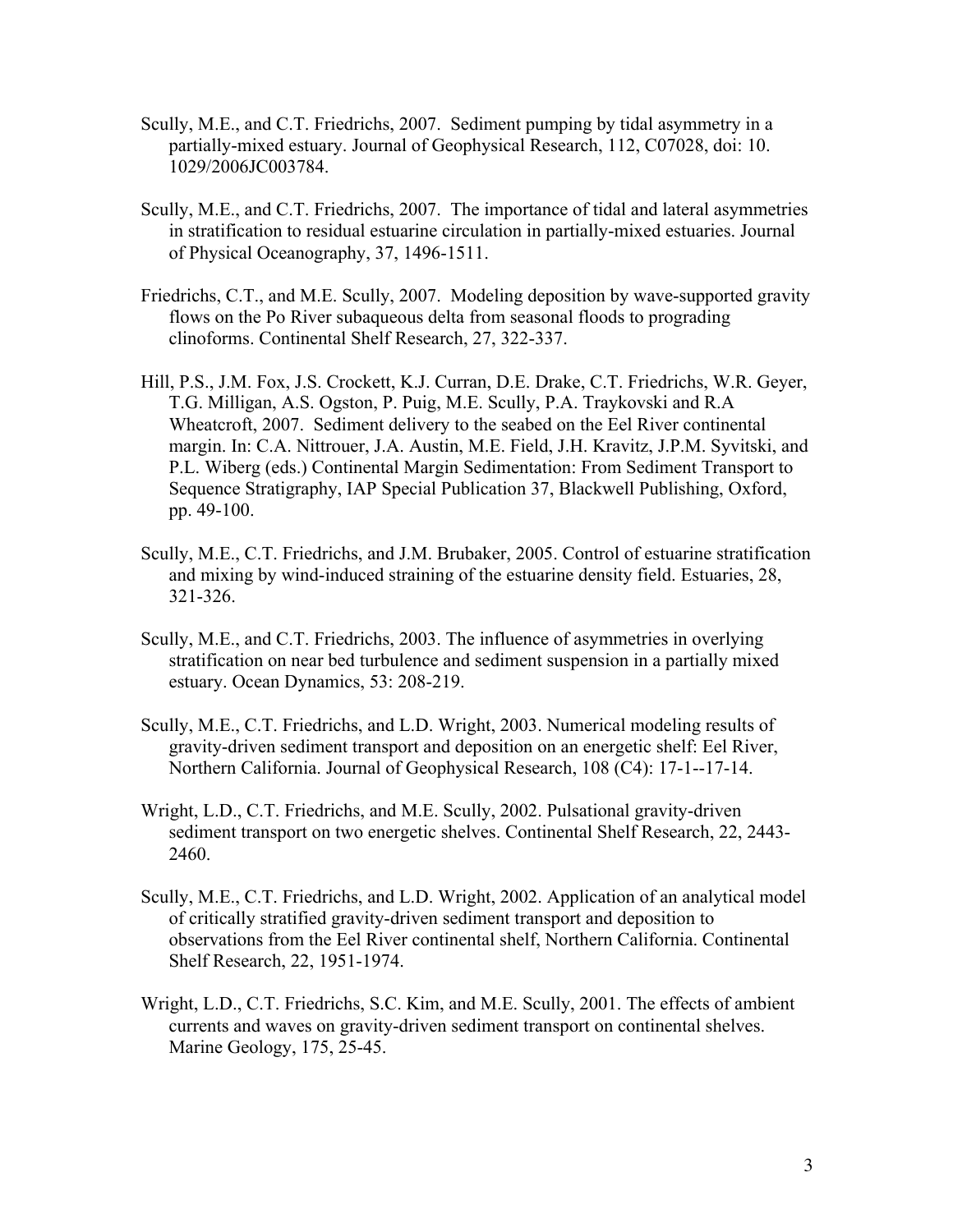### **CONFERENCE PROCEEDINGS:**

- Scully, M.E., C.T. Friedrichs, and J.M. Brubaker, 2004. Control of estuarine stratification and mixing by wind-induced straining of the estuarine density field. 12th International Biennial Conference, Merida, Mexico, 17-20 September, 4 p.
- Friedrichs, C.T., L.H. Brasseur, M.E. Scully, and S.E. Suttles, 2003. Use of backscatter from acoustic Doppler current profiler to infer eddy diffusivity of sediment and bottom stress. Proceedings, Coastal Sediments 2003, Sponsored by the American Society of Civil Engineers, 14 p.
- Scully, M.E., and C.T. Friedrichs, 2002. The influence of asymmetries in stratification on sediment transport in a partially mixed estuary. Proceedings, Physics of Estuaries and Coastal Seas, 11th International Biennial Conference, Sponsored by the GKSS Research Center, Hamburg, Germany, 17-20 September, p. 216-219.
- Friedrichs, C.T., M.E. Scully, and G.M. Battisto, 2000. Sediment transport associated with tidal asymmetry in stratification, mixing and resuspension in the York River estuary. Proceedings, Physics of Estuaries and Coastal Seas, 10th International Biennial Conference, Sponsored by Old Dominion University and the Virginia Institute of Marine Science, Norfolk, VA, 7-11 October, p. 214-216.

# **OTHER PUBLICATIONS:**

- Scully, M.E., 2009. The importance of decadal-scale climate variability to wind-driven modulation of hypoxia in Chesapeake Bay. Nature Precedings: http://hdl.handle.net/10101/npre.2009.3308.1
- Friedrichs, C.T., M.E. Scully, and L.D. Wright. Upscaling simple models for energetic shelf sediment transport, Final technical report. Prepared for Office of Naval Research Coastal Geosciences Program, VIMS Technical Report CHSD-2005-01 15p.

### **INVITED PRESENTATIONS:**

- Scully, M.E. Langmuir Circulation in Chesapeake Bay. University of Massachusetts Dartmouth, SMAST Seminar. 30 April 2014.
- Scully, M.E. Physical Controls on the Inter-Annual Variability of Hypoxia in Chesapeake Bay. Texas A&M University, Department of Oceanography, College Station, TX. 11 November 2013.
- Scully, M.E. Using Circulation Models to Understand the Role of Physical Processes in Controlling Inter-annual Variations of Hypoxia in Chesapeake Bay. Chesapeake Bay Program, Dissolved Oxygen Assessment in the Chesapeake Bay Community Seminar, Annapolis, MD. 8 May 2013.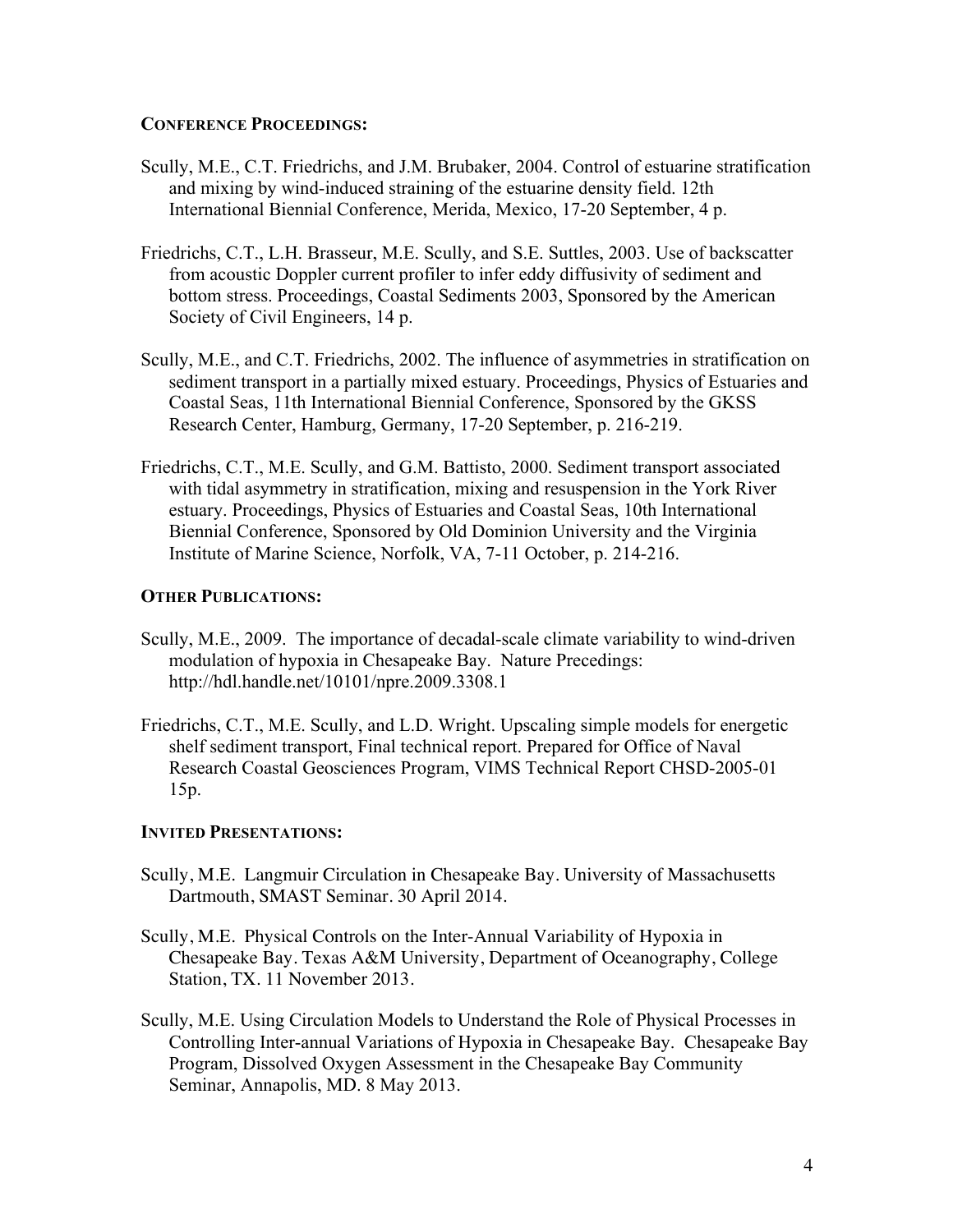- Scully, M.E. Physical Controls on Hypoxia in Chesapeake Bay. University of Connecticut, Marine Science Program Seminar, Avery Point, CT. 22 March 2013.
- Scully, M.E. Parameterizing Mixing in Estuaries: How well do we really understand estuarine mixing? University of Delaware, Physical Ocean Science and Engineering (POSE) Program Seminar, 31 August 2012.
- Scully, M.E. A Simple Model for Oxygen Dynamics in Chesapeake Bay. Community Surface Dynamics Modeling System (CSDMS), Boulder, CO. 29 October 2011.
- Scully, M.E. Physical Controls on Hypoxia in Chesapeake Bay. Virginia Institute of Marine Sciences Institute Seminar, Gloucester, VA. 21 October 2011.
- Scully, M.E. Physical Controls on Hypoxia in Chesapeake Bay. Woods Hole Oceanographic Institution, Coastal Ocean Fluid Dynamics Laboratory Seminar, 19 August 2011.
- Scully, M.E. Estuarine Turbulence Modeling. Chesapeake Community Modeling Program, Hydrodynamic Modeling Workshop, Smithsonian Environmental Research Center, Edgewater, MD, 10 June 2011.
- Scully, M.E. The Physical Modulation of Seasonal Hypoxia in Chesapeake Bay. University of North Carolina at Chapel Hill, Marine Science Department, Seminar, 23 March, 2011.
- Scully, M.E. Wind-driven Modulation of Hypoxia in Chesapeake Bay. Chesapeake Bay Program Modeling Quarterly Review, Annapolis, MD, 1 April 2010.
- Scully, M.E. Wind-driven Modulation of Hypoxia in Chesapeake Bay. Rutgers University, Institute of Marine and Coastal Studies, IMCS Seminar, 19 October 2009.
- Scully, M.E. The Dynamics and Structure of a Coastal Plain Estuary Revisited: The Importance of Tidal Nonlinearities to the Subtidal Estuarine Momentum Balance. Gordon Research Conference, Coastal Ocean Circulation, Colby-Sawyer College, New London, NH, 11 June, 2009.
- Scully, M.E. Wind-driven Modulation of Dissolved Oxygen in Chesapeake Bay. University of Maryland Center for Environmental Science, Horn Point Laboratory, Seminar, 20 May 2009.
- Scully, M.E. Wind-driven Modulation of Dissolved Oxygen in Chesapeake Bay. Woods Hole Oceanographic Institution, Coastal Ocean Fluid Dynamics Laboratory Seminar, 12 December 2008.
- Scully, M.E. Physical Modulation of Dissolved Oxygen in Chesapeake Bay. Virginia Institute for Marine Science, Physical Sciences, Department Seminar, 4 December 2008.